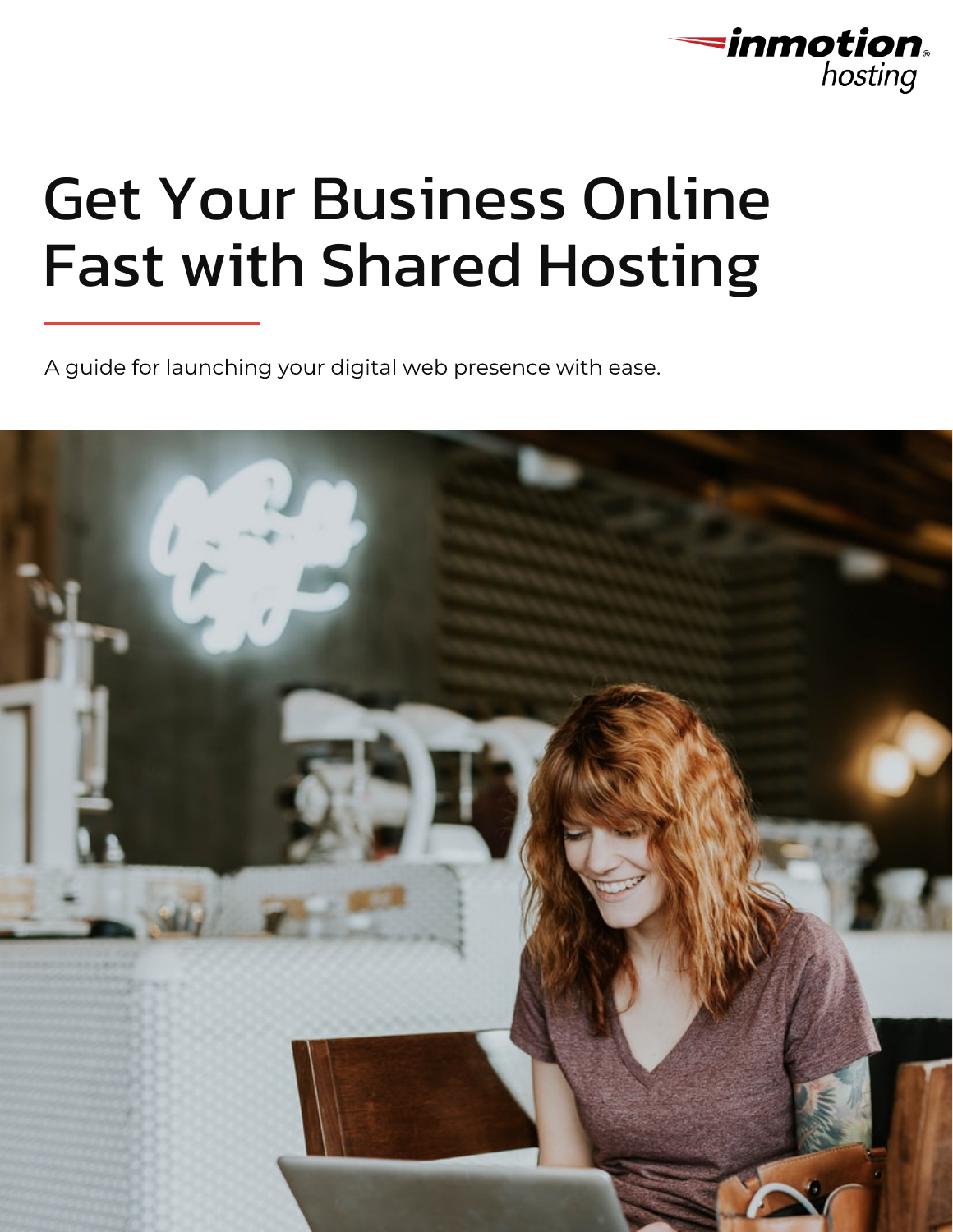### Make Sure Your Business Is Seen By All

Our digital spaces are not only here to stay but<br>serve as an important extension of our everyday lives. With our mobile devices, tablets, and computers, we can attend school, work from home, host conferences, sell products, and more. home, host conferences, sell products, and more.

If you're not online, you could be missing out on<br>business opportunities, potential new clients, or worse – sales,

Use this guide to learn how you can take your<br>business or organization online within a couple of hours with a Shared Hosting account. Perfect for static websites and database-driven content management systems, a Shared Hosting account will give you the tools you need to launch your will give you the tools you have to launch you.<br>distinct we see so with speed digital presence with ease!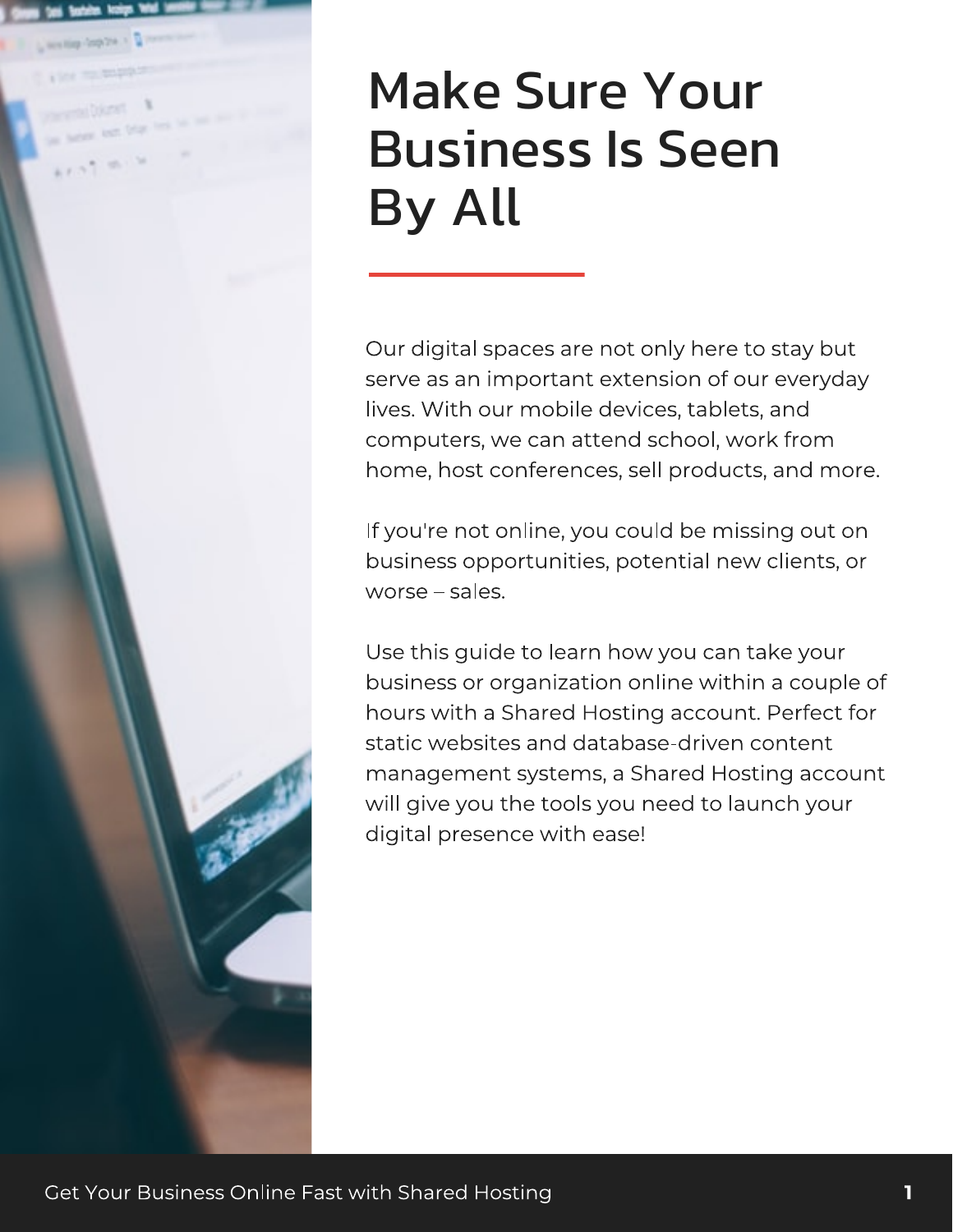## Table of **Contents**

### 3 - Web Hosting Basics

- What is Web Hosting
- What is Shared Hosting
- Register a Domain Name
- Web Hosting Management Tools

### 5 - Let's Launch Your Web Presence

- Email
- Website
- Digital Marketing Resources

### 7 - Get Your Business Online Checklist

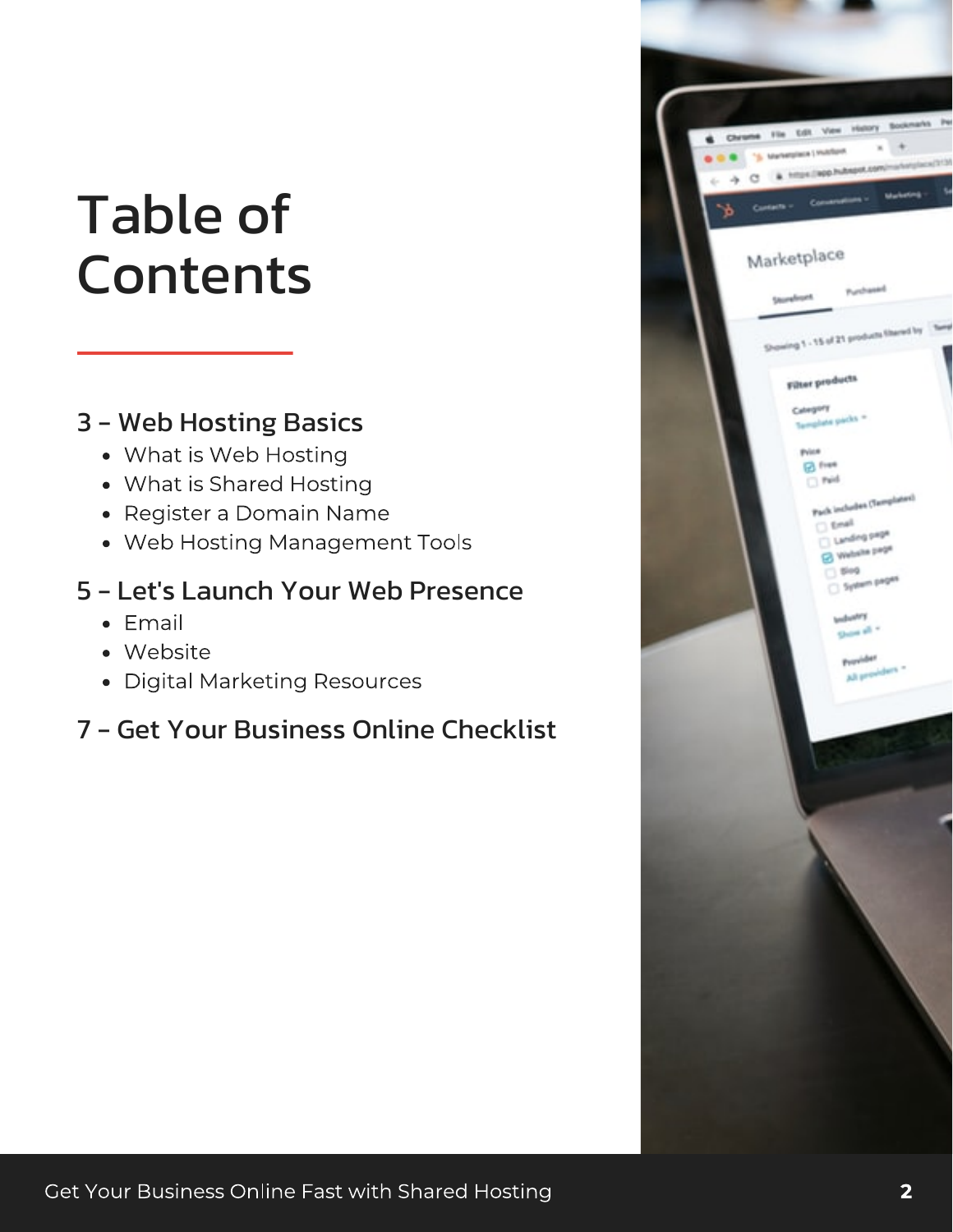### Web Hosting **Basics**

The first step when taking your business online is to purchase web hosting services from a<br>web hosting company. Similar to purchasing real estate for a storefront, you also must secure a living space for your digital business assets as well. There are many different types secure a living space for your angles assets assets as well. The many different types.<br>Aftered in a labor that first table define well begins. of hosting plans, but first, let's define web hosting.

#### What is Web Hosting?

[Web hosting](https://www.inmotionhosting.com/blog/what-is-shared-hosting/?mktgp=t&utm_campaign=shared-business-ebook&utm_source=shared-business&utm_medium=pdf-ebook) is a service by a web hosting provider, like InMotion Hosting, who provides a<br>home for your website and allows it to be viewed by the public. The web hosting provider hosts and stores your website on their servers, as well as provides additional services like email accounts and website building tools. email accounts and <u>measure a main genere</u>

#### What is Shared Hosting?

A hosting account lets you put a website o[nline, store data](https://www.inmotionhosting.com/shared-hosting?mktgp=t&utm_campaign=shared-business-ebook&utm_source=shared-business&utm_medium=pdf-ebook) related to your site, and create<br>email addresses using your domain name. Shared Hosting allows multiple users with individual internet domains to share and utilize one server. Shared Hosting is often compared to renting an apartment — you share a building (server) with other tenants, but compared to renting an apartment — you share a building (server) with other tenants, but you yourself have your own personal apartment (website).

Users can also set up multiple websites under one user account. This is why Shared Hosting<br>is such a great choice for small businesses and personal websites looking for cost-efficient, easy to use, safe hosting services. The shared space keeps the cost of hosting low. If you decide to go from one site to multiple sites, all it takes is a simple account upgrade to start decide to go from one site to multiple sites, all it takes is a simple account upgrade to start hosting other sites on the same plan.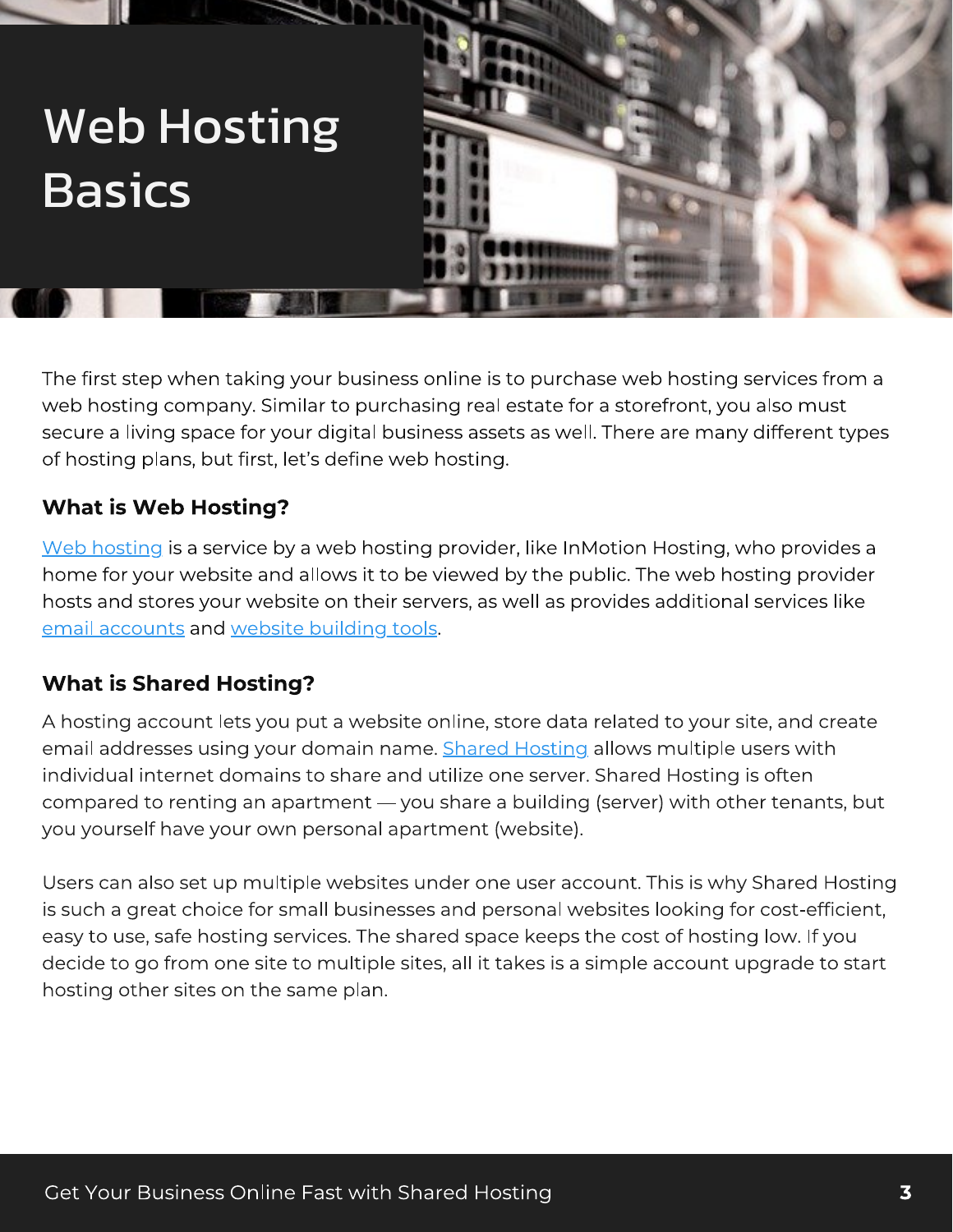## Web Hosting **Basics**

#### Registering a Domain Name

Once you've deci[ded on and pu](https://www.inmotionhosting.com/support/domain-names/whats-the-difference-between-a-domain-and-a-website/?mktgp=t&utm_campaign=shared-business-ebook&utm_source=shared-business&utm_medium=pdf-ebook)rchase your hosting plan, you will then be asked to register a<br>domain name. A domain name acts as the address for your website and allows users to easily remember your brand and business. The InMotion Hosting domain name, for example, is www.InMotionHosting.com. is www.InMotionHosting.com.

Your domain is the start of your online journey, allowing the creation of your email<br>address(es) and website. It's also an important digital marketing tool that can help you build your online customer base. For example, when creating your domain name, consider a few best practices, like including relevant keywords for your products or services, as it can help <u>best products</u>, into including <u>relevant keywords</u> for your products or services, as it can help attract potential new customers when they're searching online.

#### With InMotion Hosting web hosting plans, you will be able to [register one domain name for free](https://www.inmotionhosting.com/domains?mktgp=t&utm_campaign=shared-business-ebook&utm_source=shared-business&utm_medium=pdf-ebook)!

#### Navigating Hosting Management Tools

After purchasing hosting and registering your domain, you'll probably begin wondering how your homings your hooding account and digit[al assets](https://www.inmotionhosting.com/support/edu/cpanel/how-to-log-into-cpanel/?mktgp=t&utm_campaign=shared-business-ebook&utm_source=shared-business&utm_medium=pdf-ebook). The count of the disc that will allow your product to the<br>Assembly and means as your besting assetuate allowed and the Assembly Asian are the Densit to control and manage your moonly account: <u>creating</u> and the <u>creation management Panel and</u><br>(AMD)  $\sqrt{2\pi r^2(1-r^2)}$ 

cPanel is your hosting control panel and gives you the ability to make changes and accounts, change email passwords, configure new domains, and more. accounts, change email passwords, configure new domains, and more.

AMP handles all billing related items associated with your hosting account. With AMP, you'll account. Overall, AMP helps you manage billing-related items on your account and cPanel account. Overall, AMP helps you manage billing related items only can decount and cPanel items on a helps you manage all other aspects of your hosting account.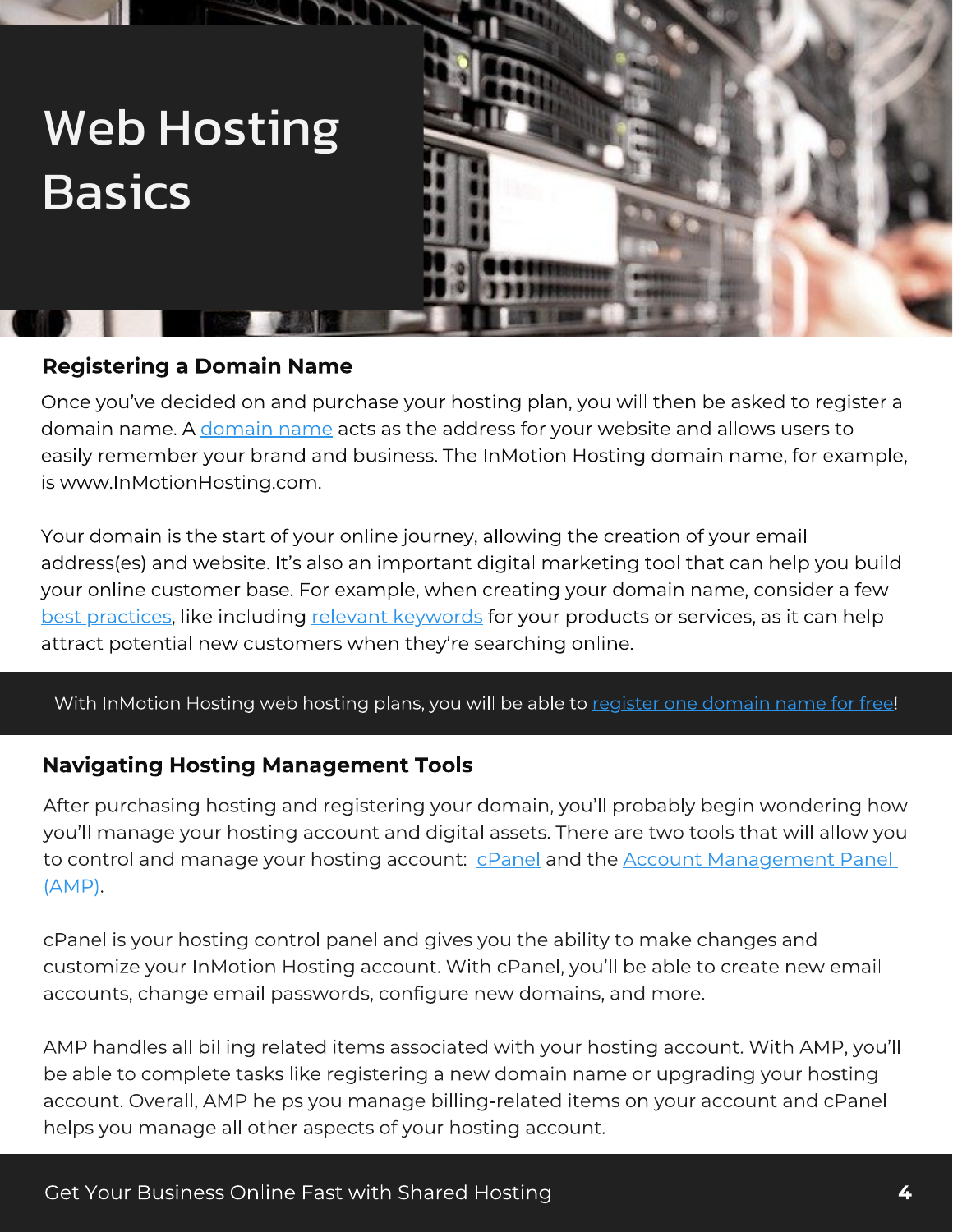## Let's Launch Your Web Presence



#### Everything Email

After your domain is registered, it's time to set up your email accounts. Email, as you already<br>know, is an important tool when running a business and assists in the growth of your organization in more ways than one. Before setting up your email address (es), consider the naming conventions and format you want for your business email account(s). <u>naming conventions and format</u> you want for you want for strain account<sub>(s)</sub>.

Once you have your format finalized, <u>create your email accounts in cPanel</u> then configure a<br>mail client so you can check your email easily. You can also use a third party mail client like mail client so you can check your email enter category. You can also use a third party mail client like.<br>Client like Meleck Afterwards and allow in configurate electric like the set we want accell on your Gmail or Yahoo. After your mail client is configured, don't forget to set up your email on your

#### Create Your Website

There are a number of website building tools and programs available; however, <u>[WordPress](https://www.inmotionhosting.com/support/edu/wordpress/getting-started-guide-wordpress/?mktgp=t&utm_campaign=shared-business-ebook&utm_source=shared-business&utm_medium=pdf-ebook)</u><br>is a top favorite among businesses new to the web. You can also explore and use other content management systems for your website like Drupal, Joomla, Magento, OpenCart, content management systems for your website like <u>only and party contents, Anglement, OpenCart,</u>

If you do not have the time or patience to bu[ild your own websit](https://www.inmotionhosting.com/support/product-guides/quickstarter/quickstarter-get-your-website-in-3-steps/?mktgp=t&utm_campaign=shared-business-ebook&utm_source=shared-business&utm_medium=pdf-ebook)e, consider our professional<br>web design team. They can build you a quick one-page website to get you started or design and build a fully [c](https://www.inmotionhosting.com/web-design?mktgp=t&utm_campaign=shared-business-ebook&utm_source=shared-business&utm_medium=pdf-ebook)ustom website per your needs. You can learn more about both options before making a decision; however, both routes will give you a WordPress website that you before making a decision; however, both routes will give you a WordPress website that it you all will always be able to update and revise as your business grows.

once your medicine is complete, <u>launch it</u> and start enjoying the benefits of having your<br>business or line!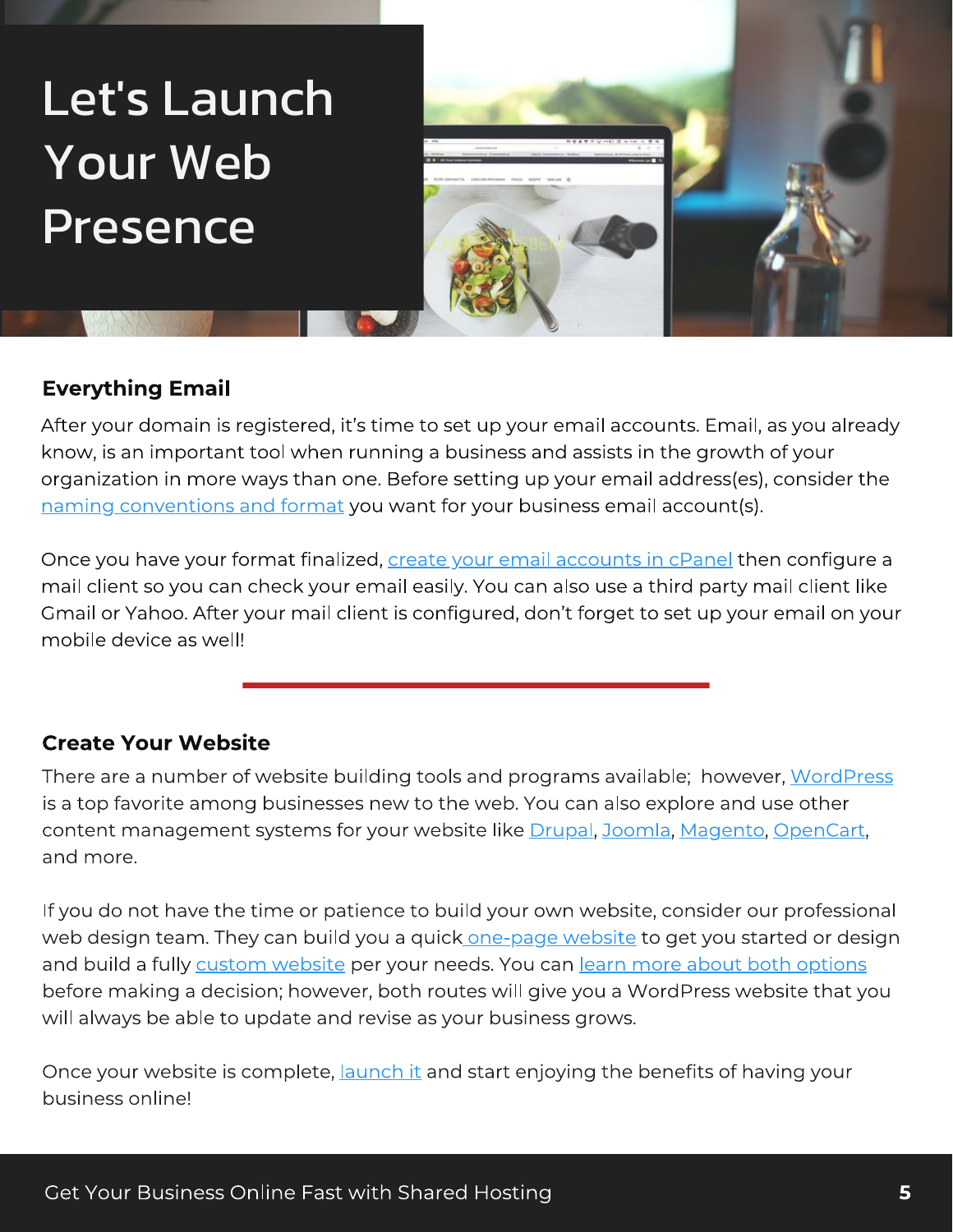## Let's Launch Your Web Presence



#### Digital Marketing Resources

Once your email address(es) a[nd website are crea](https://www.inmotionhosting.com/support/edu/wordpress/what-to-do-after-your-website-launches/?mktgp=t&utm_campaign=shared-business-ebook&utm_source=shared-business&utm_medium=pdf-ebook)ted, it's time to promote your new web<br>presence to the world. Yes, the efforts should not stop once your website is complete. Success online comes from constant engagement with the web audience, then revising your website and marketing initiatives to encourage their business. Rinse and repeat. Below are website and marketing initiatives to encourage their business. Rinse and repeat. Below are repeat. guides that will assist in your overall online marketing efforts.

- [Free Online Design Tool to Create an Online Brand](https://www.inmotionhosting.com/support/edu/wordpress/create-content-canva/?mktgp=t&utm_campaign=shared-business-ebook&utm_source=shared-business&utm_medium=pdf-ebook)
- <u>Use Mail Chimp for Your Email Marketing</u>
- [Introduction to Search Engine Optimization \(SEO\)](https://www.inmotionhosting.com/support/website/seo/seo-getting-started-guide/?mktgp=t&utm_campaign=shared-business-ebook&utm_source=shared-business&utm_medium=pdf-ebook)
- [Actions to Take Once Your Website Launches](https://www.inmotionhosting.com/support/product-guides/web-design-services/what-to-do-after-your-website-launches/?mktgp=t&utm_campaign=shared-business-ebook&utm_source=shared-business&utm_medium=pdf-ebook)
- <u>[Small Business Resources and Tools](https://www.inmotionhosting.com/small-business-resources-and-tools-for-entrepreneurs-and-startups?mktgp=t&utm_campaign=shared-business-ebook&utm_source=shared-business&utm_medium=pdf-ebook)</u>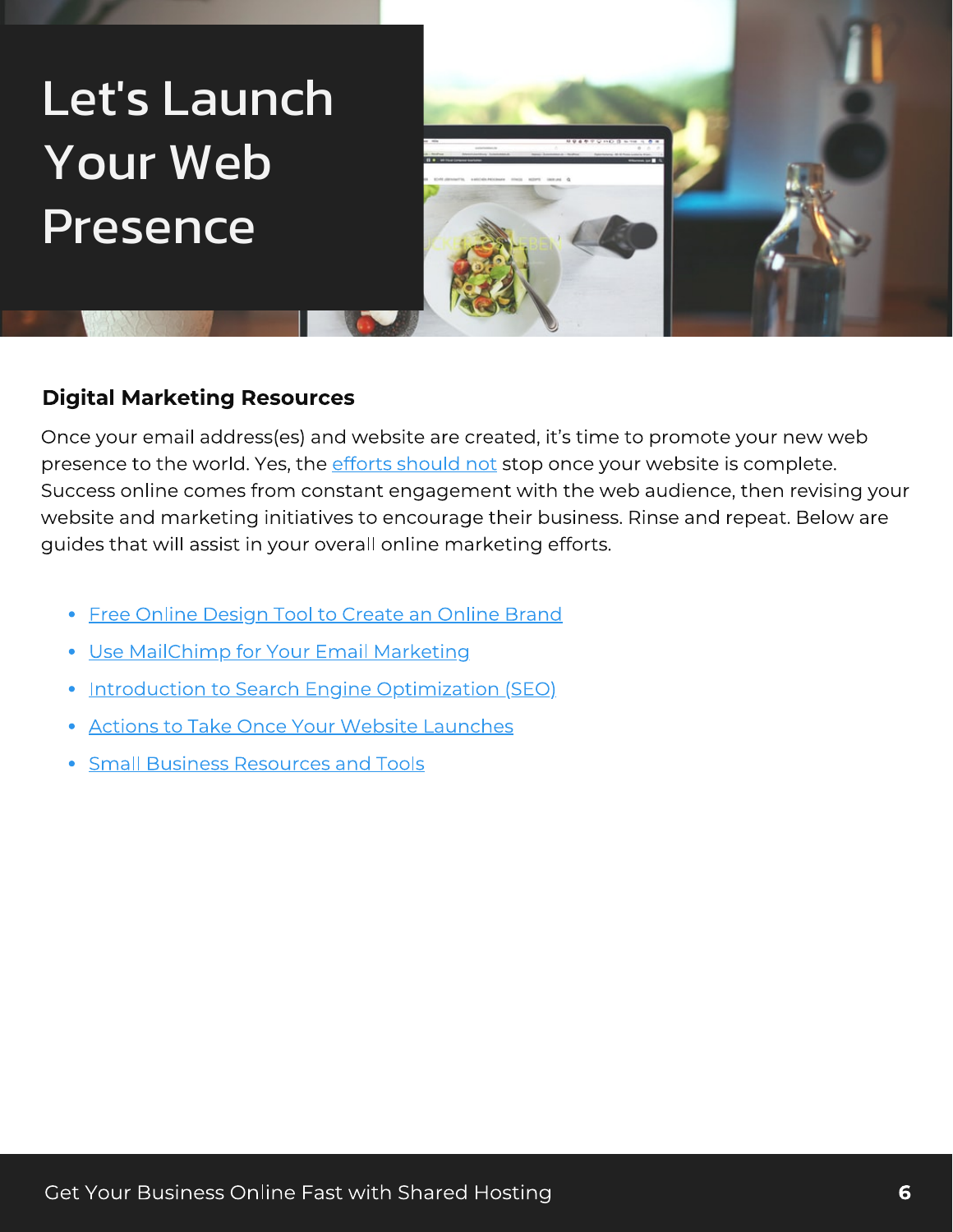# Get Your Business Online Checklist



For your convenience, to further assist your jump into the digital waters, here is a simple checklist for getting your business online!

| Purchase a Shared Hosting plan                                             |
|----------------------------------------------------------------------------|
| Register your domain                                                       |
| Become familiar with hosting management tools <b>cPanel</b> and <b>AMP</b> |
| Create your email address(es)                                              |
| Set up your email client                                                   |
| Configure your email on your mobile device                                 |
| Create your website. Do it yourself or hire a web designer                 |
| Enjoy your new web presence and continue to build your brand               |

Get Your Business Online Fast with Shared Hosting